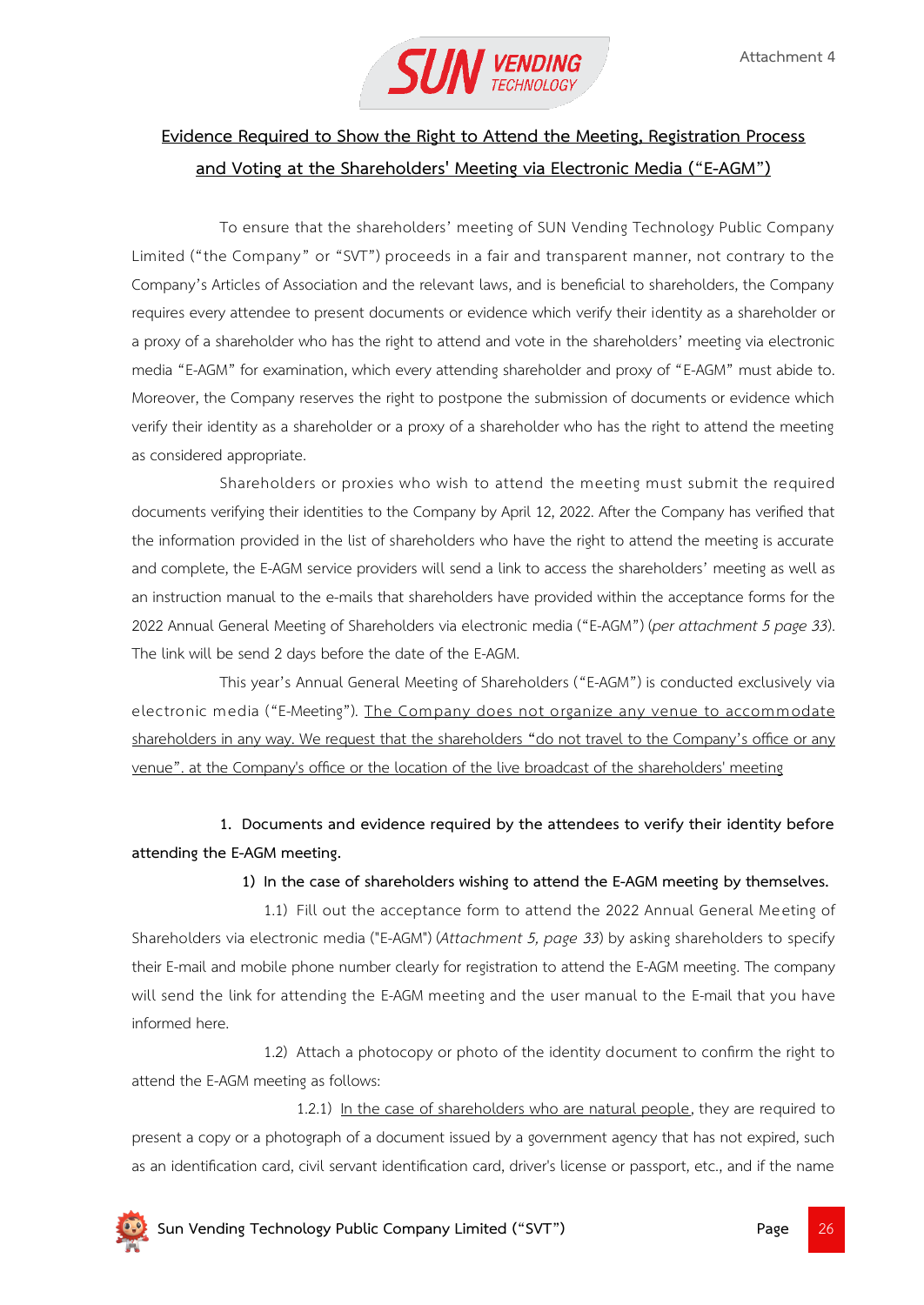

or surname was changed, they are required to submit supporting evidence with a signature and a certified true copy.

1.2.2) In the case of a shareholder who is a juristic person, with representatives (directors) of the shareholders attending the meeting in person:

(1) A copy or photograph of documents issued by government agencies that have not expired of the representative (commissioner), such as ID cards, government identification cards, driver's licenses or passports, etc. If the name or surname is changed, supporting evidence must be submitted and signed with a certified true copy.

(2) A copy or photo of the juristic person's registration certificate (not later than 6 months prior to the date of the shareholders' meeting) of the shareholders, which has been duly certified by the juristic person representative, and a statement showing that the juristic person representative signing the proxy has the power to act on behalf of the juristic person who is the shareholder.

1.3) Submit the acceptance form to attend the 2022 Annual General Meeting of Shareholders via electronic media ("E-AGM") with proof of identity as specified in 1.1 and 1.2 above by scanning or taking a photo and sending it to the company via E-mail: secretary.s@sunvending.co.th within April 12, 2022

## **2) In the event that a shareholder wishes to appoint an independent director or other person to attend the E-AGM meeting**

Shareholders who are unable to attend the E-AGM meeting can appoint a proxy by using the proxy form A, form B, or form C (use only the Custodian) (*Attachment 9*) according to the form specified by the Department of Business Development of the Ministry of Commerce. However, shareholders can download the proxy form A, form B, and form C from the Company's websit[e](http://www.sunvending.co.th/) [www.sunvending.co.th](http://www.sunvending.co.th/) to assign a proxy to the independent director (*Information of Independent Director/Audit Committee which shareholders can appoint as their representative appears in Attachment 7, page 3*9) or appoint a proxy to another person to attend the meeting and vote on their behalf.

2.1) Fill out the acceptance form to attend the 2022 Annual General Meeting of Shareholders via electronic media ("E-AGM") (*Attachment 5, page 33*) by specifying the E-mail and mobile phone number of the proxy (another person) clearly for use in registration for the E-AGM meeting. The company will send a link for attending the meeting and a manual to access the system to the E-mail that you have notified. In the case of wishing to appoint an independent director to attend the E-AGM on your behalf, please specify only the name and surname of the independent director you wish to appoint.

2.2) Fill in the information in the proxy form (*Attachment 9*) in the form that the Company has sent to the shareholders together with the invitation to the 2022 Annual General Meeting of Shareholders by post with the signature of the proxy grantor and proxies (in the case of other persons) correctly and completely together with supporting documents for the proxy as follows:

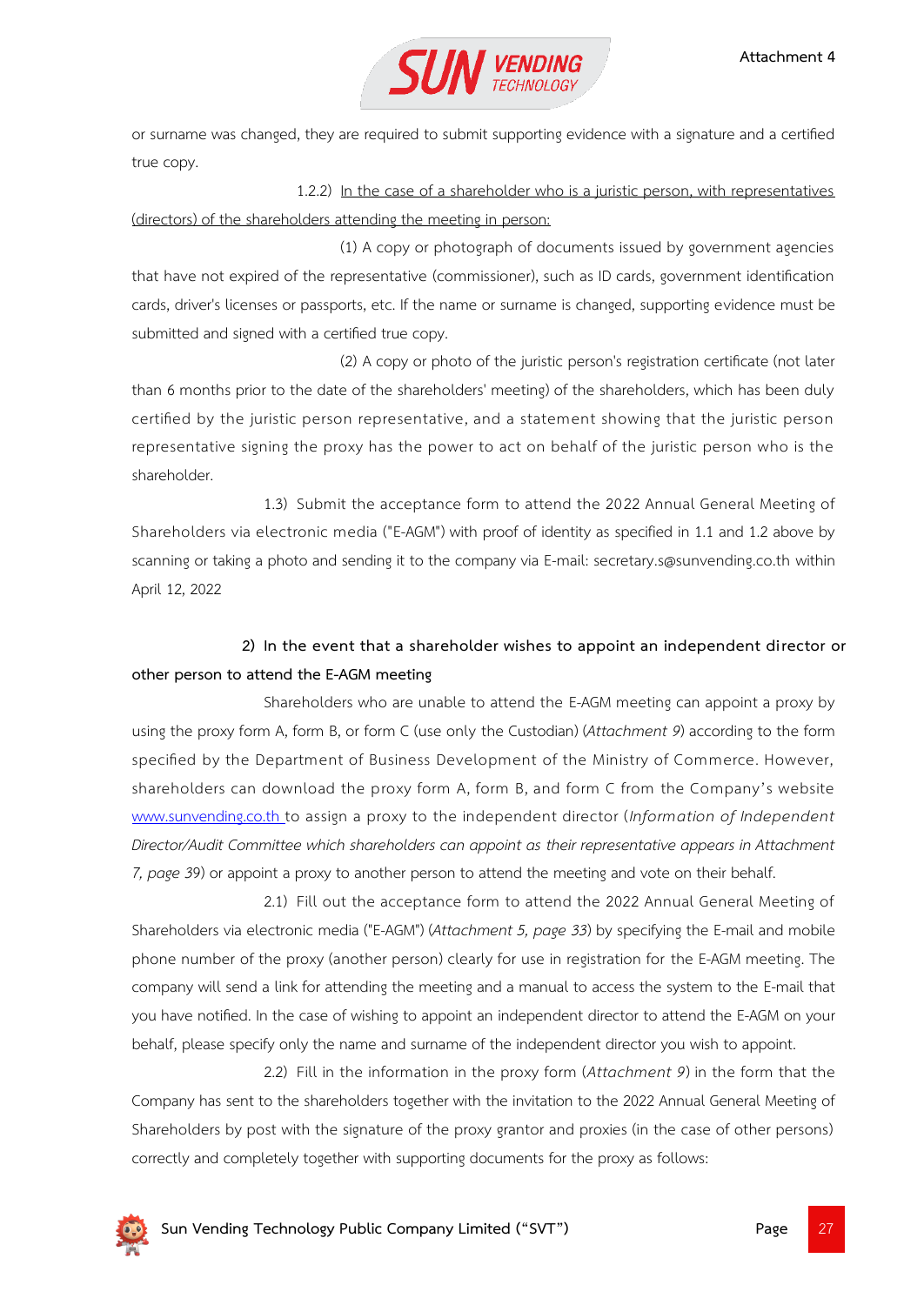

## a) In the case of a natural person appointing a proxy

(1) Proxy (either form) as stated in Clause 2.2) above by filling in the information and signing the proxy to be completely correct.

(2) A copy or photograph of documents issued by government agencies that have not expired, such as identification cards, government official cards, driver's licenses, passports, etc. If the name or surname is changed, supporting evidence must be submitted with the proxy's signature and (according to item 1) certified true copies.

b) In the case of a juristic person appointing a proxy

(1) The Proxy (either form) as stated in Clause 2.2) above and filling in the information and signing the proxy (a director authorized to sign for a juristic person or representative of the juristic person), including the stamp of the juristic person (if any) and the signature of the assignee.

(2) A copy or photo of the juristic person registration certificate (not later than 6 months prior to the date of the shareholders' meeting) of the shareholders which has been duly certified by the juristic person representative and have a statement showing that the juristic person representative signing the proxy has the power to act on behalf of the juristic person who is the shareholder.

(3) A copy or a photograph of an ID card or passport or other documents issued by government agencies that have not expired, of the representative of the juristic person (the proxy grantor under item 1) with a signature certifying the true copy.

(4) A copy or a photograph ID card or passport or other documents issued by government agencies that have not expired of the proxy with certified true copy.

c) In the case of appointing a custodian as a proxy

Please attach the Proxy Form C (use only Custodian) to the Custodian and attach the evidence of the Custodian's attorney in accordance with items b) (2) to b) (4). Together with a confirmation letter or a copy of the custodian business license.

d) In the case of shareholders who are not of Thai nationality or is a juristic person established under foreign law

Please prepare identity documents or supporting documents for proxy as in the above case by documents that are not original in English must provide an English translation attached and the representative of the juristic person shall certify the correctness with the translation.

## **3) Proxy method**

3.1) All forms of proxy must be affixed with a stamp duty of 20 baht, together with a knuckle on the date that the proxy was made or can be given to the company to be the operator.

However, no matter how many shares that shareholders holds in the Company, such a shareholder must appoint only one proxy to attend the meeting and vote. The number of shares cannot be split except in the case of Proxy Form C (only used as a Custodian) by authorizing multiple proxies to split their votes.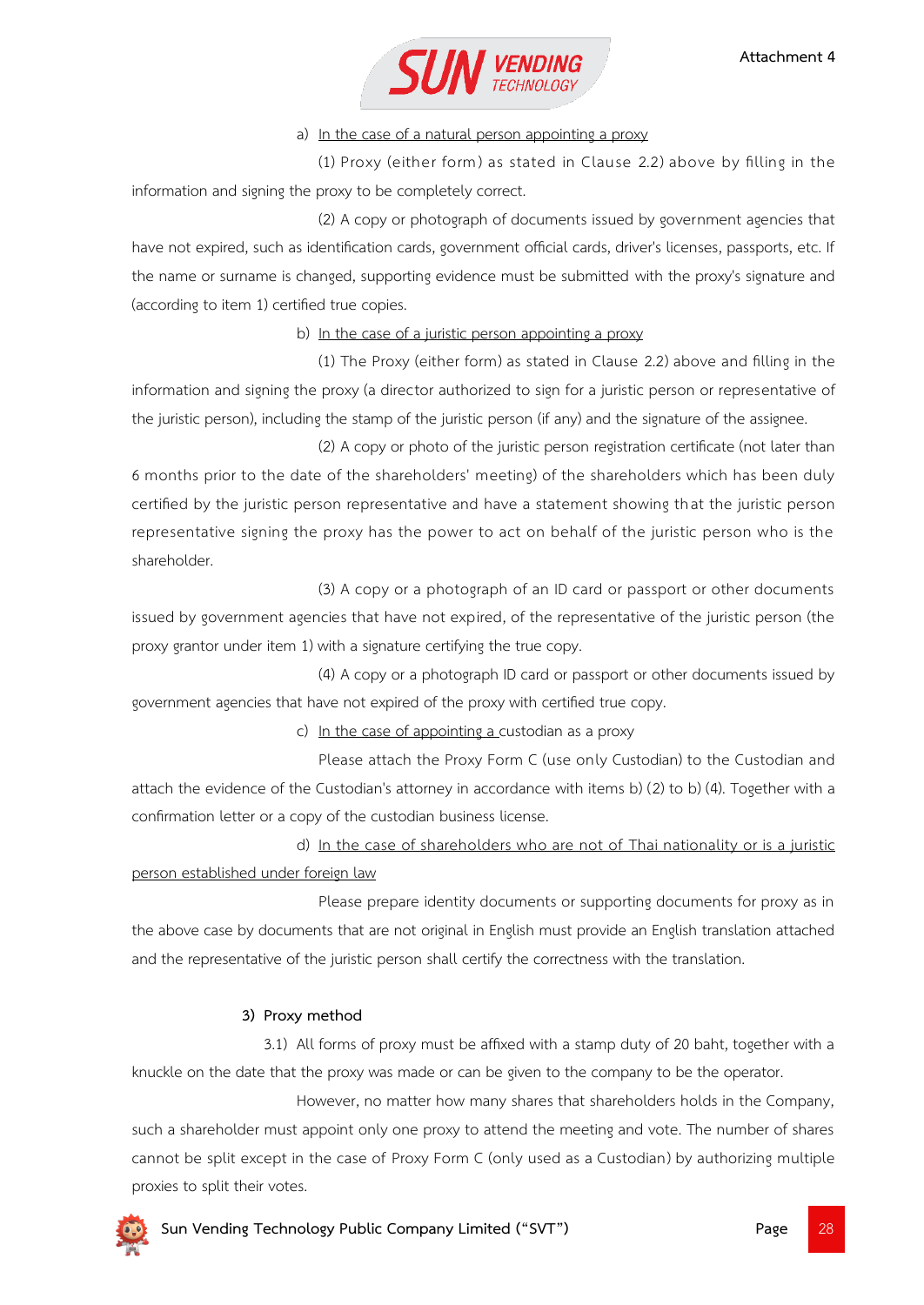

3.2) Submit an acceptance form to attend the 2022 Annual General Meeting of Shareholders via electronic media ("E-AGM") to request to attend the E-AGM meeting, a proof of identity with the documents for appointing the aforementioned proxy to the Company within April 12, 2022 by sending it through the following contact:

| No.          | Document Delivery Method  | Delivery Address                                         |
|--------------|---------------------------|----------------------------------------------------------|
| $\mathbf{1}$ | E-mail ("E-mail")         |                                                          |
|              | Scan or take a photo of a | secretary.s@sunvending.co.th                             |
|              | document.                 |                                                          |
| 2            | Post                      | Office of Company Secretary (E-AGM)                      |
|              | Submit the original       | SUN Vending Technology Public Company Limited            |
|              | document to the           | 414/25 Soi Phatthanakan 1, Bang Phong Phang Subdistrict, |
|              | company.                  | Yannawa District, Bangkok 10120                          |
|              |                           | Tel.: 0 2295 4284                                        |

## **2. Electronic Meeting Attendance (E-AGM)**

1) When shareholders or proxies who wish to attend the E-AGM meeting and have their identity verified according to the information of the shareholder registration book as of the date of determining the names of shareholders who are entitled to attend the 2022 Annual General Meeting of Shareholders, OJ International Company Limited ("OJ"), a service provider for E-AGM meeting will send a link for individual attendance and a manual for accessing the E-AGM meeting system to the E-mail that shareholders have informed in the 2022 Annual General Meeting of Shareholders Acceptance Form via electronic media ("E-AGM") which is to register for the meeting 2 days prior to the meeting date by 1 shareholder or proxy per 1 E-mail only.

In this regard, please study the E-AGM Meeting System User Manual which has been sent to you via E-mail in detail. In case you have not received the E-Mail link for attending the meeting and a manual for accessing the said E-AGM meeting system by April 18, 2022, please contact OJ International Company Limited ("OJ") Tel: 09-7237-0094, 09-7087-2591 and 09-9220-5684 or via E-mail: [hello@ojconsultinggroup.com](mailto:hello@ojconsultinggroup.com)

2) Attendance and voting via electronic media Can be used with computer / notebook / tablet and mobile phone via Web Browser: Google Chrome  $\overline{Q}$  with 4G internet or home network.

3) In the case of attending the meeting via tablet and mobile phone, shareholders must install Zoom Cloud Meeting program before attending the meeting which can be downloaded as follows:

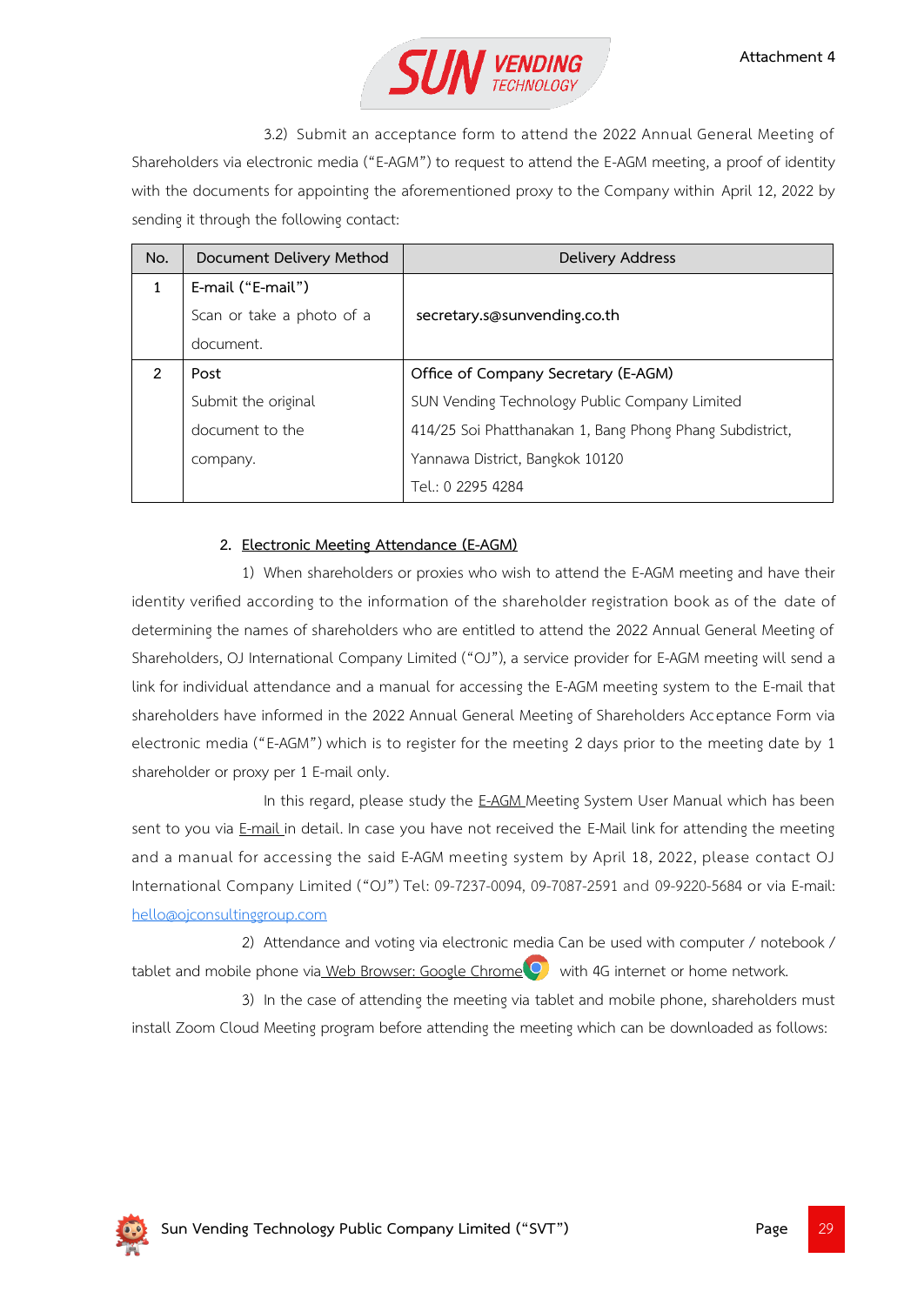

| iOS System                                                        | Android System                                                          |
|-------------------------------------------------------------------|-------------------------------------------------------------------------|
|                                                                   |                                                                         |
| https://apps.apple.com/th/app/zoom-cloud-<br>meetings/id546505307 | https://play.google.com/store/apps/details?i<br>d=us.zoom.videomeetings |

4) The system to attend the E-AGM meeting will be open 60 minutes in advance (09:00 a.m.) prior to the start of the meeting on April 20, 2022 which will start the meeting at approximately 10.00 am onwards. However, the live broadcast of the E-AGM meeting will begin at the meeting time as specified by the Company and a quorum is registered to attend the meeting according to the regulations of the Company only.

5) Regarding logging in, the attendees must use the information from the shareholder's registration number and the number from the shareholder's ID card.

6) Voting via E-Voting system, you will be able to vote for each agenda only by voting "Agree" or "Disagree" or "Abstain". In case of not voting on any agenda the system will immediately assume that you vote as Agree. (Using the vote counting method by casting the votes towards agreeing).

7) If the attendees have problems or have problems using the E-AGM system, you can contact OJ International Company Limited ("OJ") by phone: 09-7237-0094, 09-7087-2591 and 09-9220-5684 or via E-mail: [hello@ojconsultinggroup.com](mailto:hello@ojconsultinggroup.com)

## **3. Attendance of the E-AGM meeting after the meeting has started**

To maintain rights and provide maximum convenience to shareholders who intend to attend the E-AGM meeting but may show up late at the meeting or after the start of the meeting according to the time specified in the Notice of the 2022 Annual General Meeting of Shareholders. In this case, the shareholders can still attend the E-AGM meeting at any time during the meeting until the meeting is over.

However, the Company reserves the right to refrain from voting on the agenda that has already been considered and announced the voting results. The shareholders will be able to vote only for the remaining agenda and voting has not been closed.

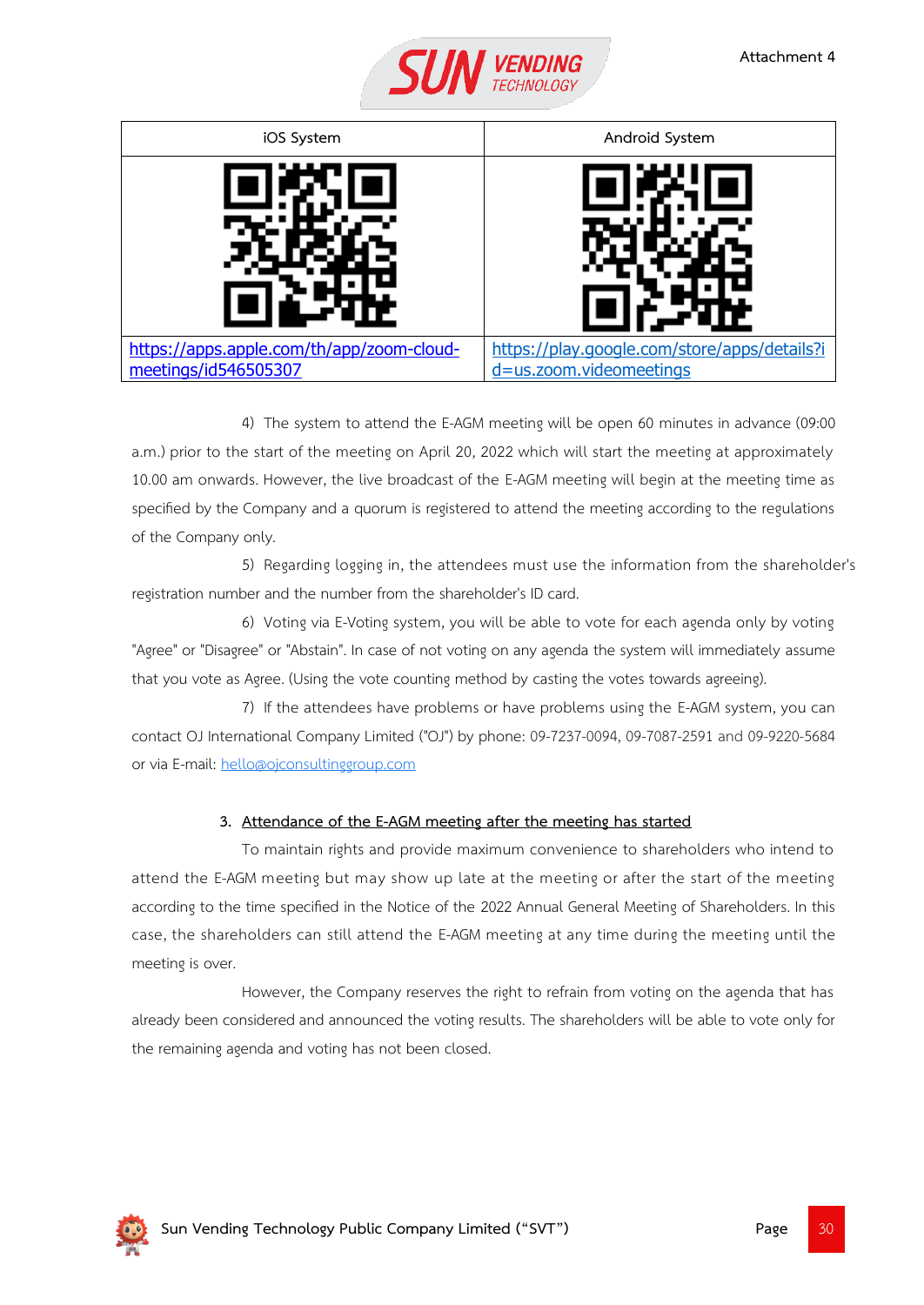

## **4. Voting at the E-AGM Meeting**

### **1) Voting and voting conditions**

1.1) At the shareholders' meeting, shareholders have votes equal to the number of shares they hold. In such a case, one (1) share per one (1) vote shall be counted.

1.2) Any shareholder who has a special interest in any matter is forbidden from voting on that matter. But voting for the election of directors is not subject to this article.

(ก) Voting for each agenda item in the meeting via electronic media will be via the E-Voting system, in where the shareholders or proxies will be able to vote for each agenda item by voting "Agree" or "Disagree" or "Abstain" only which the system will open for you to vote in each agenda within the specified time. If the voter did not press the button to vote on any item on the agenda, the system will immediately assume that the voter voted "Agree".

(b) In the event that there are no opposers or abstainers (as the case may be), it shall be deemed that the meeting has unanimously approved the matter proposed to the meeting in all respects.

(c) In the event that a shareholder appoints another person to attend the meeting on his behalf and the shareholders have voted on the proxy form when the company receives the proxy, the company will use that vote to include the votes for the vote counting for each agenda item, considering that such votes are the votes that will be counted as the resolution of the meeting.

(d) Voting according to Proxy Form A. and Form B., the proxy cannot split the votes for each agenda. For the voting under Proxy Form C. will be able to split the votes, which will be used only in the case of being a foreign shareholder and appointing a custodian in Thailand to be a shared depository and keeper only.

(e) A resolution of the shareholders' meeting shall consist of the following votes following the Company's Articles of Association Article 45.

> (1) In normal cases, the majority vote of the shareholders who attend the meeting and cast their votes. If the votes are equal, the chairman of the meeting shall have an additional vote as a casting vote.

(2) In the following cases, votes of not less than three (3) out of four (4) of the total votes of the shareholders attending the meeting and having the right to vote:

- (a) Sale or transfer of all or substantial parts of the Company's business to another person.
- (b) The purchase or acceptance of a transfer of the business of another company or a private company to the company.
- (c) Making, amending, or terminating contracts relating to the leasing of all or substantial parts of the Company's business; Assigning other people to manage the company's business or arranging a merger with another person to share profit and loss.